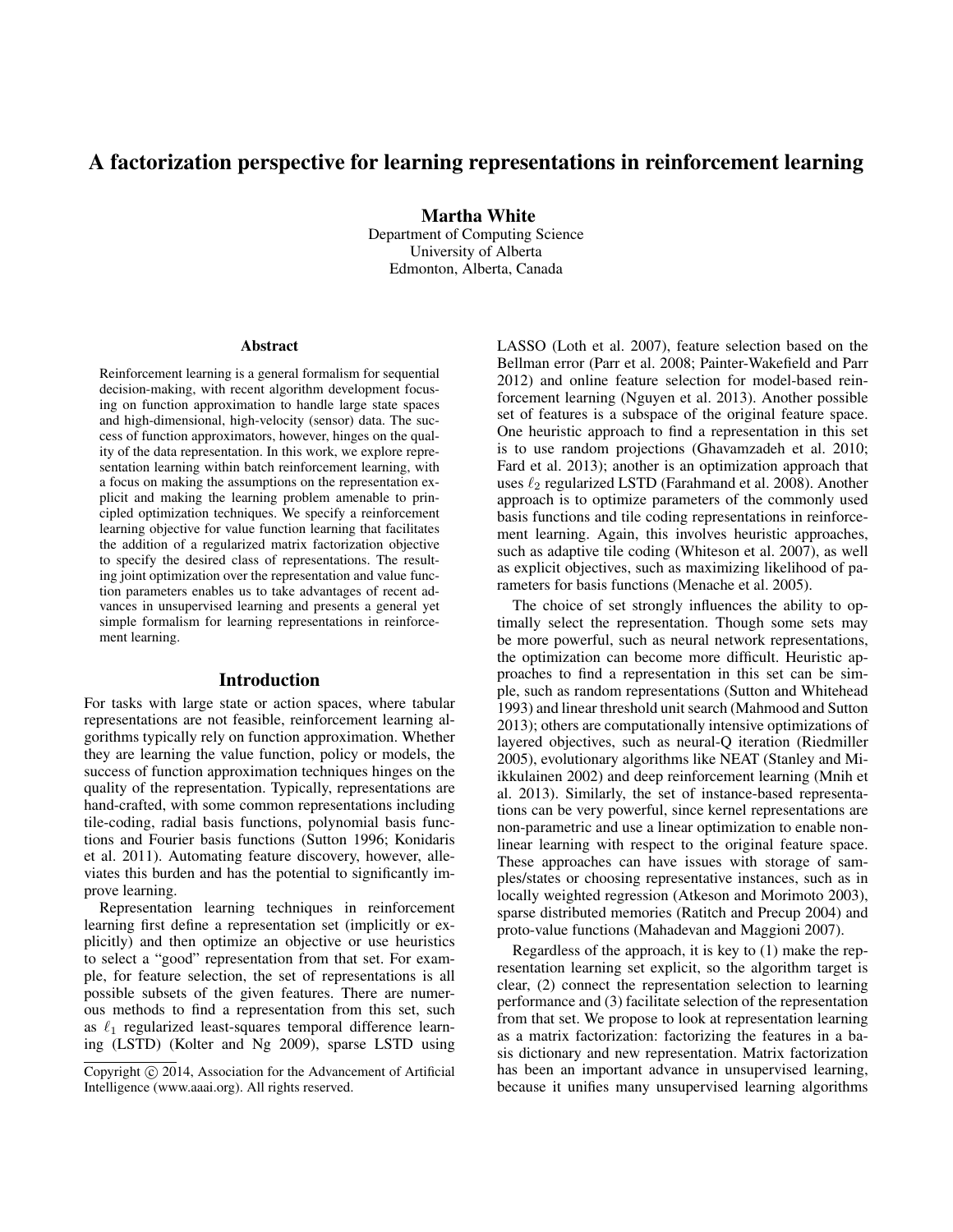into one framework (Xu et al. 2009; White and Schuurmans 2012; De la Torre 2012), including (exponential family) principal components analysis, k-means clustering, mixture model clustering, canonical correlation analysis and normalized graph cut. Moreover, there have been important advances in convex formulations for a restricted class of matrix factorization problems (Bach et al. 2008; Zhang et al. 2011; White et al. 2012), facilitating optimization for at least two important classes of representation learning: sparse coding and subspace learning.

In this work, we show how to extend Bellman residual minimization to include an unsupervised, matrix factorization component that ports these advances to reinforcement learning. Regularized matrix factorization clarifies the assumptions on the data distribution (from the chosen loss) and structure of the representation (from the chosen regularizer). In addition to making the representation set explicit and facilitating optimization, our proposed joint objective over the representation and value function function parameters connects the representation selection to prediction performance.

Our main contribution is an explicit joint optimization over the value function parameters and the representation that is amenable to known optimization techniques, including convex reformulation techniques. In most previous representation learning approaches with regularization, only the weights are regularized, with the representation remaining fixed. In the below approach, however, the representation itself is imputed, enabling more general properties to be placed on the representation. In particular, for certain forms, such as subspace and sparse representations, there are known convex reformulations (Zhang et al. 2011; White et al. 2012) that guarantee a globally optimal pair of value function parameters and representation. We indicate the required restrictions on the chosen objective for learning the value function parameters and the representation structure that enables a convex reformulation. Moreover, we show that the mean-squared project Bellman error is not suitable for joint imputation of the value function parameters and the representation. We develop the optimization using the Bellman residual; the approach, however, is general and could use other reinforcement learning objectives for the value function parameters.

#### Background

In reinforcement learning, an agent interacts with its environment, receiving observations and selecting actions to maximize a scalar reward signal provided by the environment. This interaction is usually modeled by a Markov decision process (MDP). An MDP consists of  $(S, A, P, R)$ where  $S$  is the set of states;  $A$  is a finite set of actions;  $P$ , the transition function, which describes the probability of reaching a state  $s'$  from a given state and action  $(s, a)$ ; and finally the reward function  $R(s')$ , which returns a scalar value for transitioning from state-action  $(s, a)$  to state s'. The state of the environment is said to be *Markov* if  $Pr(s_{t+1}|s_t, a_t)$  =  $Pr(s_{t+1}|s_t, a_t, \ldots, s_0, a_0).$ 

### Learning a Value Function

One important goal in reinforcement learning is to learn the *value function* for a policy. A value function approximates the expected total discounted future reward for following policy  $\pi : \mathcal{S} \times \mathcal{A} \rightarrow [0, 1]$  from a given state  $s_t$ :

$$
V^{\pi}(s_t) =
$$
  

$$
E\left[\sum_{k=0}^{\infty} \gamma^k R(s_{t+k}) \mid s_i \sim P(\cdot | s_{i-1}, a_{i-1}), a_i \sim \pi(\cdot | s_i)\right]
$$

This value function satisfies the Bellman equation

$$
V^{\pi}(s) = R(s) + \gamma \sum_{a} \pi(a|s) \sum_{s'} P(s'|s, a) V^{\pi}(s')
$$
 (1)

For a finite number of states and actions, this formula can be re-expressed in terms of matrices and vectors for each state

$$
V^{\pi} = R + \gamma P^{\pi} V^{\pi}
$$

where  $V^{\pi}, R \in \mathbb{R}^{n}$  are vectors of state values and rewards, and  $P^{\pi} \in \mathbb{R}^{n \times n}$  is the probability of transitioning between two states under policy  $\pi$ 

$$
P^{\pi}_{i,j} = \sum_{a} \pi(a|s=i) P(s'=j|s=i,a)
$$

Given the reward function and transition probabilities, the solution can be analytically obtained:  $V^{\pi} = (I - \gamma P^{\pi})^{-1}R$ .

In practice, however, we likely have a prohibitively large state-action space. The typical strategy in this setting is to use function approximation to learn  $V^{\pi}(s)$  from a trajectory of samples: a sequence of states, actions, and rewards  $s_0, a_0, r_0, s_1, a_1, r_1, s_2, r_2, a_2 \dots$ , where  $s_0$  is drawn from the start-state distribution,  $s_{t+1} \sim P(\cdot|s_t, a_t)$  and  $a_t \sim$  $\pi(\cdot|s_t)$ . Commonly, a linear function is assumed:

$$
\hat{V}^{\pi}(s) = \phi^{\top}(s) \mathbf{w}
$$

for  $\mathbf{w} \in \mathbb{R}^k$  a parameter vector and  $\phi : \mathcal{S} \to \mathbb{R}^k$  a feature function describing states. With this approximation, however, typically we can no longer satisfy the Bellman equation in (1), since solving for  $\Phi \mathbf{w} = R + \gamma P^{\pi} \Phi \mathbf{w}$  with  $\Phi \in \mathbb{R}^{n \times k}$  may not be defined if  $\Phi$  is not invertible. Reinforcement learning algorithms, such as LSTD and Bellman residual minimization, therefore focus on finding an approximate solution to the Bellman equation, despite this representation issue.

#### Factorized representation learning

We now specify a joint optimization over these value function parameters and the representation. Let  $L_v(\Phi, \mathbf{w})$  be the chosen objective for learning the value function parameters, w. For example,  $L_v(\Phi, \mathbf{w}) = \text{MSPBE}(\Phi, \mathbf{w})$  or  $L_v(\Phi, \mathbf{w}) = BR(\Phi, \mathbf{w})$ , described in the next section. In particular, for convex reformulations, we will require that  $L_v(\Phi, \mathbf{w})$  is convex in each parameter; in general, however, it can be any loss for which a gradient is computable for Φ.

We augment this optimization to specify representation learning in terms of regularization strategies used in unsupervised learning. In particular, we can add a regularized matrix factorization loss to find a representation:

$$
\min_{\Phi \in \mathcal{F} \subset \mathbb{R}^{n \times k}, B \in \mathcal{B}} L_r(\Phi B, X) + \alpha_2 \text{Reg}(\Phi)
$$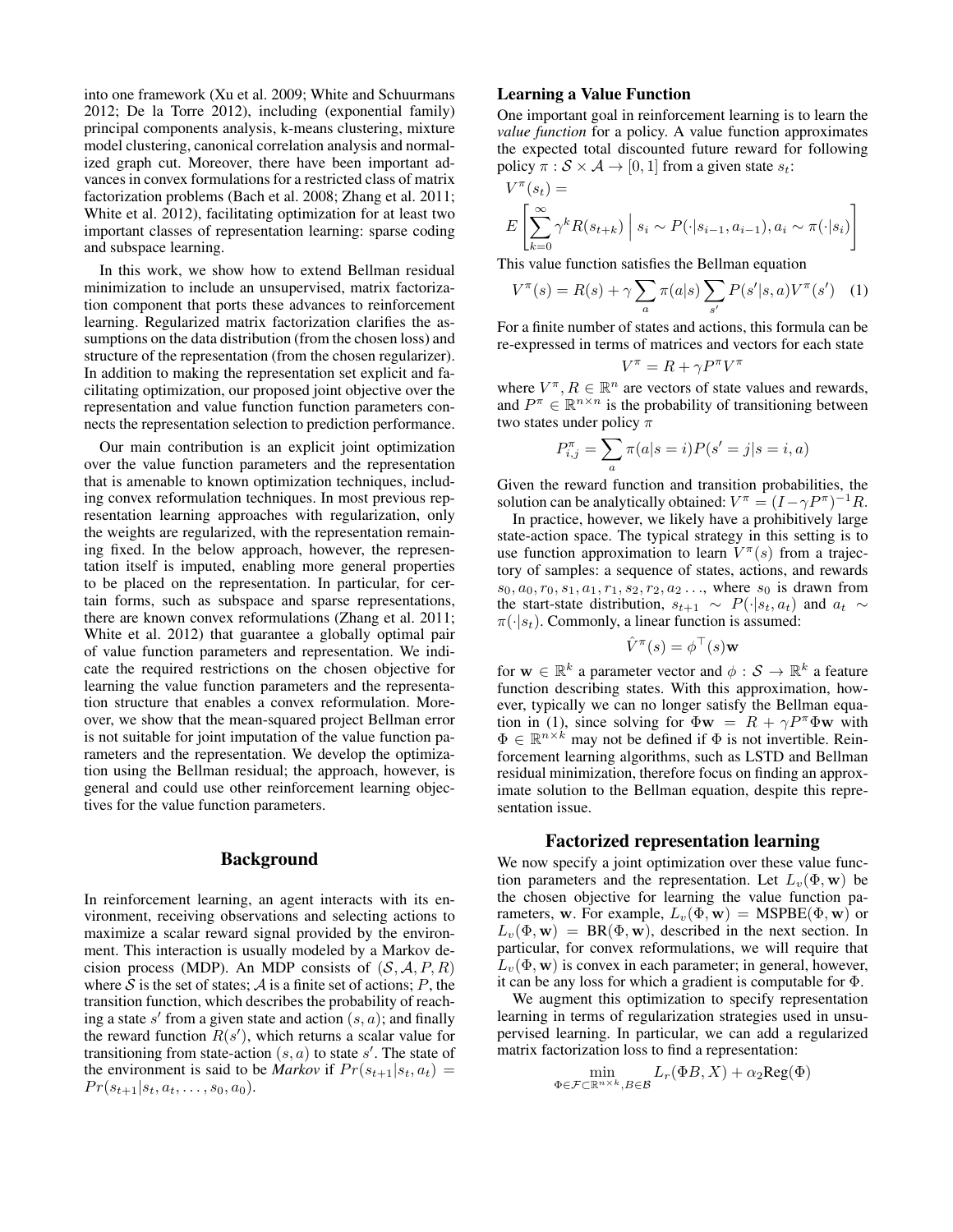where  $L_r$  is any loss,  $X \in \mathbb{R}^{n \times d}$  is the default (expanded) feature set,  $B \in \mathcal{B} \subset \mathbb{R}^{k \times d}$  is a learned basis dictionary and  $\alpha_2$  is the weight on the regularizer. For example, X could be all cross products of the observations, or a default set of randomly generated basis functions. To obtain binary features, set  $\mathcal{F} = \{ \Phi \in \{0,1\}^{n \times k} \}$ , or for probabilistic features,  $\mathcal{F} = {\Phi \in [0,1]^{n \times k}}$ . The structure of the learned representation Φ, depends on the chosen regularizer. For example, Reg( $\Phi$ ) =  $\|\Phi\|_{1,1}$  imposes sparsity and  $\|\Phi^{\top}\|_{2,1}$ imposes a subspace structure to reduce the dimension of the representation. Both of these forms can be useful for dealing with high-dimensional, high-volume data. Note that we could also include a regularizer on  $B$ ; for simplicity in presentation, however, we omit this addition.

We obtain the following Factorized-Representation RL (FR-RL) optimization,

$$
\min_{\mathbf{w}, \Phi, B \in \mathcal{B}} L_v(\Phi, \mathbf{w}) + \alpha_1 L_r(\Phi B, X) + \alpha_2 \text{Reg}(\Phi)
$$

where  $\alpha_1$  is included to enable control on the importance of all three components in the objective. This new joint optimization combines a supervised and unsupervised loss, directing representation learning based both on the desired structure and on prediction performance. For a fixed representation,  $\Phi$ , the optimization reduces to learning the value function parameters for the learned representation. An outof-the-box optimization approach, therefore, is simply to alternate between the variables using gradient descent algorithms or to use gradient descent on the representation variables  $\Phi$  and  $B$  and solve each inner optimization over w on each gradient step. Though in general, this approach may be the only option for certain choices of constraint sets  $\mathcal F$  and B, regularizers and loss functions, in the next two section, we show settings in which we can reformulate FR-RL as a convex optimization.

#### Objective functions for Factorized Representations

Two widely used objective in reinforcement learning are the the Bellman residual (BR) (Baird 1995):

$$
\min_{\mathbf{w}\in\mathbb{R}^k} \|\Phi\mathbf{w} - T(\Phi\mathbf{w})\|_D^2 = \min_{\mathbf{w}\in\mathbb{R}^k} \|\Phi\mathbf{w} - (R + \gamma P^{\pi} \Phi \mathbf{w})\|_D^2
$$

mean-squared projected Bellman error (MSPBE) (Sutton et al. 2009):

$$
\min_{\mathbf{w}\in\mathbb{R}^k} \|\Phi\mathbf{w} - \Pi(R + \gamma P^{\pi} \Phi \mathbf{w})\|_D^2
$$

where  $D \in [0, 1]^{n \times n}$  is a diagonal matrix giving the distribution over states,  $||\mathbf{z}||_D^2 = \mathbf{z}^\top D\mathbf{z}$  and the projection matrix for linear value functions is  $\Pi = \Phi(\Phi^{\top} D \Phi)^{-1} \Phi^{\top} D$ .

Though both have useful properties (Scherrer 2010), we can see that the MSPBE is not a suitable choice for this joint optimization because it can be solved with zero error for each set of features. Assuming that we the transition model and reward function are given, the closed form LSTD solution to the MSPBE is (Bradtke and Barto 1996):

$$
\mathbf{w} = (\Phi^{\top} D \Phi)^{-1} \Phi^{\top} D (R + \gamma P^{\pi} \Phi \mathbf{w})
$$
  
\n
$$
\implies \Phi \mathbf{w} = \Pi (R + \gamma P^{\pi} \Phi \mathbf{w}) = \Pi T (\Phi \mathbf{w})
$$

Therefore, setting  $L_v = \text{MSPBE}$  produces a two stage approach, where features are learned in a completely unsupervised way and prediction performance does not influence Φ.

The Bellman residual, however, does result in an interesting optimization. Moreover, it is convex in both  $\Phi$  and w, which is also not the case MSPBE. We first present optimization approaches to our factorized representation objective with the Bellman residual assuming we have access to the transition model and reward function; we describe how to move to a trajectory of samples in the last section.

### Improved optimization for FR-BRM

Let  $C = [\mathbf{w} \ B] \in \mathcal{C}$ , where  $\mathcal{C}$  is a constraint set on C. We use a change of variables,  $Z_1 = \Phi \mathbf{w}, Z_2 = \Phi B$  to obtain a simpler optimization. For current convex reformulations, we need to assume a norm regularizer,  $\text{Reg}(\Phi) = ||\Phi||$ . Set

$$
L_v(\Phi, \mathbf{w}) = ||(I - \gamma P^{\pi})\Phi \mathbf{w} - R||_D^2 = \mathbf{BR}(\Phi, \mathbf{w})
$$

then we get the following reformulation of the FR-BRM

$$
\min_{C = [\mathbf{w} \ B] \in \mathcal{C}, \Phi} \quad \frac{\| (I - \gamma P^{\pi}) \Phi \mathbf{w} - R \|_{D}^{2}}{\alpha_{1} L(\Phi B, X) + \alpha_{2} ||\Phi||}
$$
(2)

$$
\equiv \min_{Z=[Z_1\ Z_2]} \|(I-\gamma P^{\pi})Z_1 - R\|_D^2 + L_r(Z_2, X) + \alpha_2 \|Z\|
$$

where

$$
||Z|| = \min_{C \in \mathcal{C}} \min_{\Phi: \Phi C = Z} ||\Phi||
$$

is the induced norm given the norm on  $\Phi$ . We can simplify further using  $Y = [R \ X]$  and  $e_1 = [1 \ 0 \dots 0]$ , giving

$$
\min_{Z} L(Z, Y) + \alpha_2 \|Z\| \tag{3}
$$

where  $L$  now contains both the loss between  $\Phi B$ and  $X$  and the loss between  $\Phi$ w and  $R$ . Note that  $||(I - \gamma P^{\pi})Z_1 - R||_D^2$  is convex in  $Z_1$  since multiplying by a positive matrix maintain convexity:  $(I - \gamma P^{\pi})$  simply puts weights on instances.

Recent advances in (semi-supervised) matrix factorization (Bach et al. 2008; Zhang et al. 2011; White et al. 2012) indicate that the induced regularizer  $\|\cdot\|$  is convex as long as the regularizer on  $\Phi$  sums over all latent features, i.e.  $\sum_{i=1}^{k} ||\Phi_{:,i}||$  where  $1 \leq k \leq \infty$  and for a restricted class of constraint sets, C. See the Appendix for a list of efficiently computable convex induced regularizers on Z. Though this list is currently quite restricted, FR-BRM does not rely on the above set and can advance as more efficiently computable induced regularizers are discovered. The ability to benefit from advances in the large field of unsupervised learning is a strong benefit of FR-BRM.

Once we obtain  $Z$ , we can use a boosting procedure to recover the parameters  $C$  and  $\Phi$  (Zhang et al. 2012). For certain settings, it is more simple; for example, for  $C = \{C :$  $||C_{i,:}||_2 \leq 1$  and  $||\Phi^{\top}||_{2,1}$  the recovery is simply a singular value decomposition: for  $Z = Q\Sigma M^{\top}$  with Q and M orthonormal and  $\Sigma$  a diagonal matrix of singular values,  $C = M^{\top}$  and  $\Phi = Q\Sigma$ .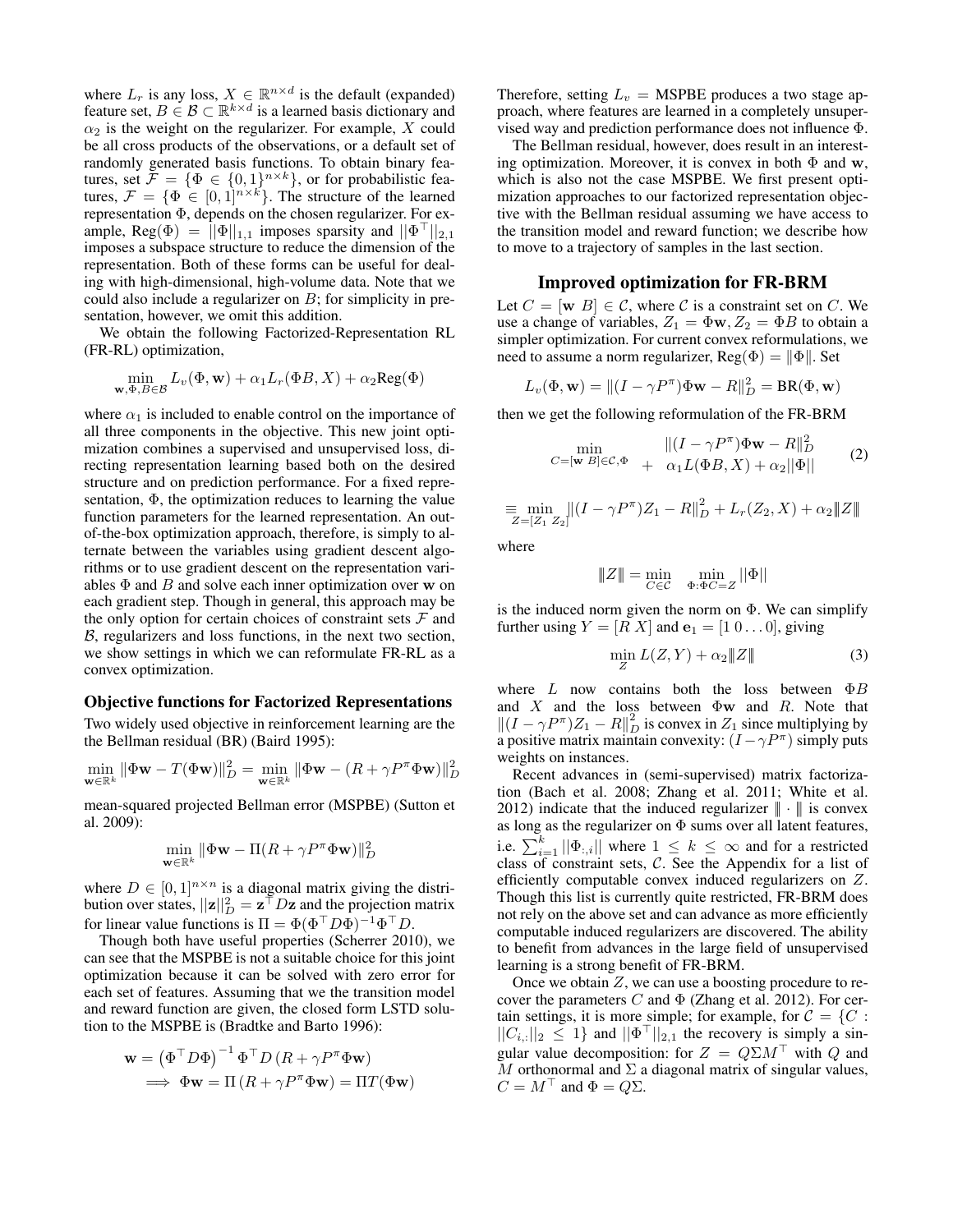### Learning from samples

To practically deal with real-world streams of data and large state-spaces, we cannot assume we have explicit knowledge of the (large) transition model  $P^{\pi}$  and  $\tilde{R}$ . Though these could be learned, it is often desirable to be able to solve the parameters without needing to find these models.

To avoid using the models, we define matrices approximated from sampled quartets  $(s_i, a_i, r_i, s'_i)$ 

$$
\bar{X} \equiv \left[ \begin{array}{c} \mathbf{f}(s_1)^\top \\ \mathbf{f}(s_2)^\top \\ \vdots \\ \mathbf{f}(s_t)^\top \end{array} \right], \bar{R} \equiv \left[ \begin{array}{c} r_1 \\ r_2 \\ \vdots \\ r_t \end{array} \right]
$$

where  $f : \mathcal{S} \to \mathbb{R}^d$  is the feature function for the initial set of features, such as the observations. Unlike previous LSTD and BRM sampled approaches, however, we cannot sample both  $\Phi$  and  $\Phi' = P^{\pi} \Phi$ , because the features are being imputed. Instead, we must directly approximate  $P^{\pi}$  to get the corresponding instance weights in the loss. Fortunately, this linear transformation is quite simple in practice, since  $\hat{\Phi}'$  is  $\hat{\Phi}$  shifted by one index. For example, if X is a sequential stream of data, then we define

$$
\hat{P}^{\pi} = \left[ \begin{array}{ccccc} 0 & 1 & 0 & \dots & 0 \\ 0 & 0 & 1 & \dots & 0 \\ & & \vdots & & \\ 0 & \dots & 0 & 1 & 0 \\ 0 & \dots & 0 & 0 & 1 \\ 0 & \dots & 0 & 0 & 0 \end{array} \right]
$$

In general, the samples might not always be perfectly aligned or in order, such as for offline trajectories or episode ends; in such cases, the permutation matrix  $\hat{P}^{\pi}$  would have to be defined to take these discontinuities into account.

The resulting model-free FR-BRM optimization for  $Y =$  $[\hat{R} \hat{X}]$  can now be stated as:

$$
\min_{C = [\mathbf{w} \ B] \in \mathcal{C}, \Phi} \left\| (I - \gamma \hat{P}^{\pi}) \Phi \mathbf{w} - \hat{R} \right\|_{D}^{2} \n+ \alpha_{1} L_{r}(\Phi B, \hat{X}) + \alpha_{2} ||\Phi|| \n\equiv \min_{Z = [Z_{1} \ Z_{2}]} \left\| (I - \gamma \hat{P}^{\pi}) Z_{1} - R \right\|_{D}^{2} \n+ L_{r}(Z_{2}, X) + \alpha_{2} ||Z||
$$

### **Discussion**

Several questions arise from viewing representation learning for reinforcement learning under the FR-BRM optimization.

The first natural question is about the generality of this approach. Because the set of regularizers on  $\Phi$  to obtain a convex formulation is limited, this suggests few structures can be chosen. If we do not require convexity, however, we can use a wider class of regularizers in Equation (2). For example, if we wanted to learn a representation similar to tile coding, we could add the constraint that  $\Phi \in [0, 1]$  and use a large regularizer weight on a sparsity regularizer to push most entries to zero. This optimization is no longer convex,

but we can still optimize the non-convex objective over the variables  $w$ , B and  $\Phi$ .

In addition, we can notice an interesting generalization of Bellman residual minimization by generalizing the leastsquares loss on the reward prediction to any convex loss in Equation (3). If we choose a Bregman divergence, for example, this generalization suggests certain distributional assumptions on the reward (White and Schuurmans 2012). The relationship to fixed-point interpretations, however, becomes unclear and requires further exploration.

Second, it is important to notice that FR-BRM maintains the original properties of the value-function learning objective. A complaint about the sparse LASSO approach to LSTD (Loth et al. 2007) was that the fixed-point interpretation was lost after adding a sparse regularizer. In this situation, however, if we compute and fix the representation in the optimization, we revert to learning the value function parameters according to the chosen reinforcement learning objective, such as the Bellman residual or MSPBE.

Third, we need to consider computational complexity, which is typically a large consideration for high-velocity, high-dimensional data that occurs in realistic sequential decision-making tasks. The types of representations the formalism specifies, such as sparse or subspace representations, is key for high-dimensional data. The current algorithms for this objective, however, have poor computational complexity. One strategy is to develop an online approach for optimizing FR-BRM, which has been possible for several regularized matrix factorization problems (Warmuth and Kuzmin 2008; Mairal et al. 2010). Generally, however, there has been little development of online algorithms for regularized matrix factorization; this is likely the most crucial research direction for making FR-BRM a practical option. I would argue, however, that the computational complexity of the representation learning component itself is not as crucial as producing and using the representation. Representation learning could be viewed as a difficult, "life-long" problem: a representation for an observation must be produced quickly for the value function learner to make predictions quickly, but the representation basis/function itself can be improved more slowly in the background. This *representation hypothesis* does not negate the need for tractable approaches, but does suggest a direction to focus computational efforts.

Finally, it is important to consider issues with using the MSPBE for learning or selecting representations. Previous work combined the MSPBE and  $\ell_1$  regularization on the value function parameters (Kolter and Ng 2009; Painter-Wakefield and Parr 2012). This regularization, however, is not balanced with prediction quality, since MSPBE prediction quality is not tied to the representation. In fact, the optimal choice of value function parameters zeros all but one entry, since the  $\ell_1$  loss will be minimal and minimizing the MSPBE for the single feature gives zero loss.

Overall, formalizing representation learning as a matrix factorization facilitates extending recent and upcoming advances in unsupervised learning to the reinforcement learning setting. The generality of the approach and easy to understand optimization make it a promising direction for representation learning in reinforcement learning.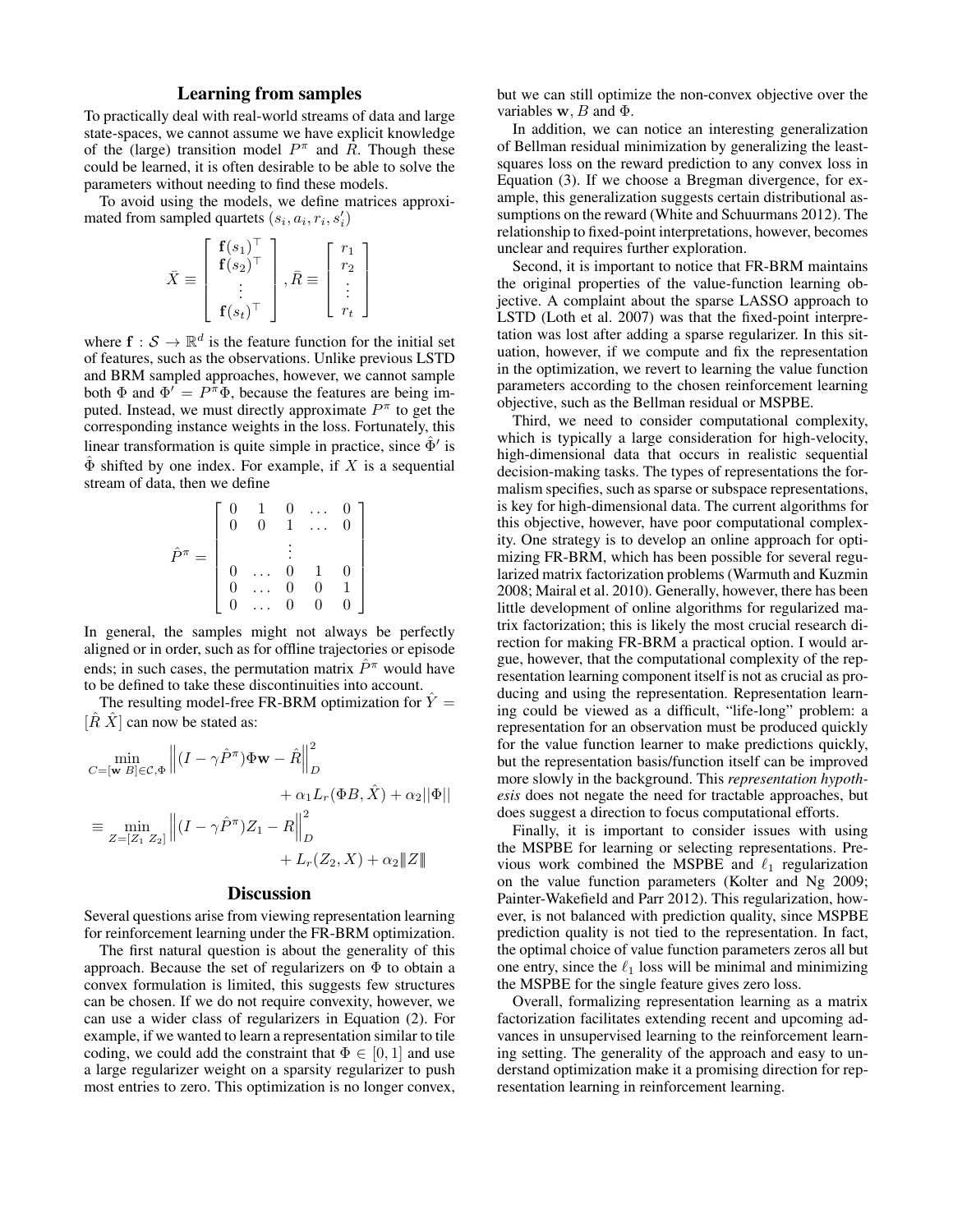## Acknowledgements

This work was supported by grants from Alberta Innovates Technology Futures and the National Science and Engineering Research Council of Canada.

### References

Atkeson, C. G., and Morimoto, J. 2003. Nonparametric representation of policies and value functions: a trajectory-based approach. In *Advances in Neural Information Processing Systems*.

Bach, F.; Mairal, J.; and Ponce, J. 2008. Convex sparse matrix factorizations. *arXiv.org*.

Baird, L. 1995. Residual algorithms: Reinforcement learning with function approximation. In *Proceedings of the 12th International Conference on Machine Learning*.

Bradtke, S. J., and Barto, A. G. 1996. Linear least-squares algorithms for temporal difference learning. *Machine Learning*.

De la Torre, F. 2012. A least-squares framework for component analysis. *IEEE Transactions on Pattern Analysis and Machine Intelligence*.

Farahmand, A. M.; Ghavamzadeh, M.; and Szepesvári, C. 2008. Regularized policy iteration. In *Advances in Neural Information Processing Systems*.

Fard, M. M.; Grinberg, Y.; Farahmand, A. m.; Pineau, J.; and Precup, D. 2013. Bellman error based feature generation using random projections on sparse spaces. *Advances in Neural Information Processing Systems*.

Ghavamzadeh, M.; Lazaric, A.; Maillard, O. A.; and Munos, R. 2010. LSTD with random projections. In *Advances in Neural Information Processing Systems*.

Kolter, J., and Ng, A. 2009. Regularization and feature selection in least-squares temporal difference learning. In *Proceedings of the 26th Annual International Conference on Machine Learning*.

Konidaris, G.; Osentoski, S.; and Thomas, P. S. 2011. Value function approximation in reinforcement learning using the Fourier basis. In *Proceedings of the 25th international conference on Machine learning*.

Loth, M.; Davy, M.; and Preux, P. 2007. Sparse temporal difference learning using LASSO. In *IEEE International Symposium on Approximate Dynamic Programming and Reinforcement Learning*.

Mahadevan, S., and Maggioni, M. 2007. Proto-value functions: a Laplacian framework for learning representation and control in Markov decision processes. *Journal of Machine Learning*.

Mahmood, A. R., and Sutton, R. 2013. Representation search through generate and test. In *Proceedings of the AAAI Workshop on Learning Rich Representations from Low-Level Sensors*.

Mairal, J.; Bach, F.; Ponce, J.; and Sapiro, G. 2010. Online Learning for Matrix Factorization and Sparse Coding. *Journal of Machine Learning Research*.

Menache, I.; Mannor, S.; and Shimkin, N. 2005. Basis function adaptation in temporal difference reinforcement learning. *Annals of Operations Research*.

Mnih, V.; Kavukcuoglu, K.; Silver, D.; Graves, A.; Antonoglou, I.; Wierstra, D.; and Riedmiller, M. 2013. Playing Atari with deep reinforcement learning. *arXiv.org*.

Nguyen, T.; Li, Z.; Silander, T.; and Yun Leong, T. 2013. Online feature selection for model-based reinforcement learning. *Journal on Machine Learning*.

Painter-Wakefield, C., and Parr, R. 2012. Greedy algorithms for sparse reinforcement learning. *Proceedings of the 29th International Conference on Machine Learning*.

Parr, R.; Li, L.; Taylor, G.; and Painter-Wakefield, C. 2008. An analysis of linear models linear value function approximation and feature selection for reinforcement learning. In *Proceedings of the 25th international conference on Machine learning*.

Ratitch, B., and Precup, D. 2004. Sparse distributed memories for on-line value-based reinforcement learning. In *Machine Learning: ECML 2004*.

Riedmiller, M. 2005. Neural fitted Q iteration – first experiences with a data efficient neural reinforcement learning method. In *Machine Learning: ECML 2005*.

Scherrer, B. 2010. Should one compute the Temporal Difference fix point or minimize the Bellman Residual? The unified oblique projection view. In *Proceedings of the 27th International Conference on Machine Learning*.

Stanley, K. O., and Miikkulainen, R. 2002. Efficient evolution of neural network topologies. In *Proceedings of the 2002 Congress on Evolutionary Computation*.

Sutton, R., and Whitehead, S. 1993. Online learning with random representations. In *Proceedings of the 10th International Conference on Machine Learning*.

Sutton, R.; Maei, H.; Precup, D.; and Bhatnagar, S. 2009. Fast gradient-descent methods for temporal-difference learning with linear function approximation. *Proceedings of the 26th International Conference on Machine Learning*.

Sutton, R. 1996. Generalization in reinforcement learning: Successful examples using sparse coarse coding. *Advances in Neural Information Processing Systems*.

Warmuth, M. K., and Kuzmin, D. 2008. Randomized online PCA algorithms with regret bounds that are logarithmic in the dimension. *Journal of Machine Learning Research*.

White, M., and Schuurmans, D. 2012. Generalized optimal reverse prediction. In *Proceedings of the 15th International Conference on Artifical Intelligence and Statistics*.

White, M.; Yu, Y.; Zhang, X.; and Schuurmans, D. 2012. Convex multi-view subspace learning. In *Advances in Neural Information Processing Systems*.

Whiteson, S.; Taylor, M. E.; and Stone, P. 2007. Adaptive tile coding for value function approximation. Technical report, University of Texas at Austin.

Xu, L.; White, M.; and Schuurmans, D. 2009. Optimal reverse prediction: a unified perspective on supervised, unsupervised and semi-supervised learning. In *Proceedings of the 26th International Conference on Machine Learning*.

Zhang, X.; Yu, Y.; White, M.; Huang, R.; and Schuurmans, D. 2011. Convex sparse coding, subspace learning, and semisupervised extensions. In *Proceedings of the 25th AAAI Conference on Artificial Intelligence*.

Zhang, X.; Yu, Y.; and Schuurmans, D. 2012. Accelerated training for matrix-norm regularization: A boosting approach. In *Advances in Neural Information Processing Systems*.